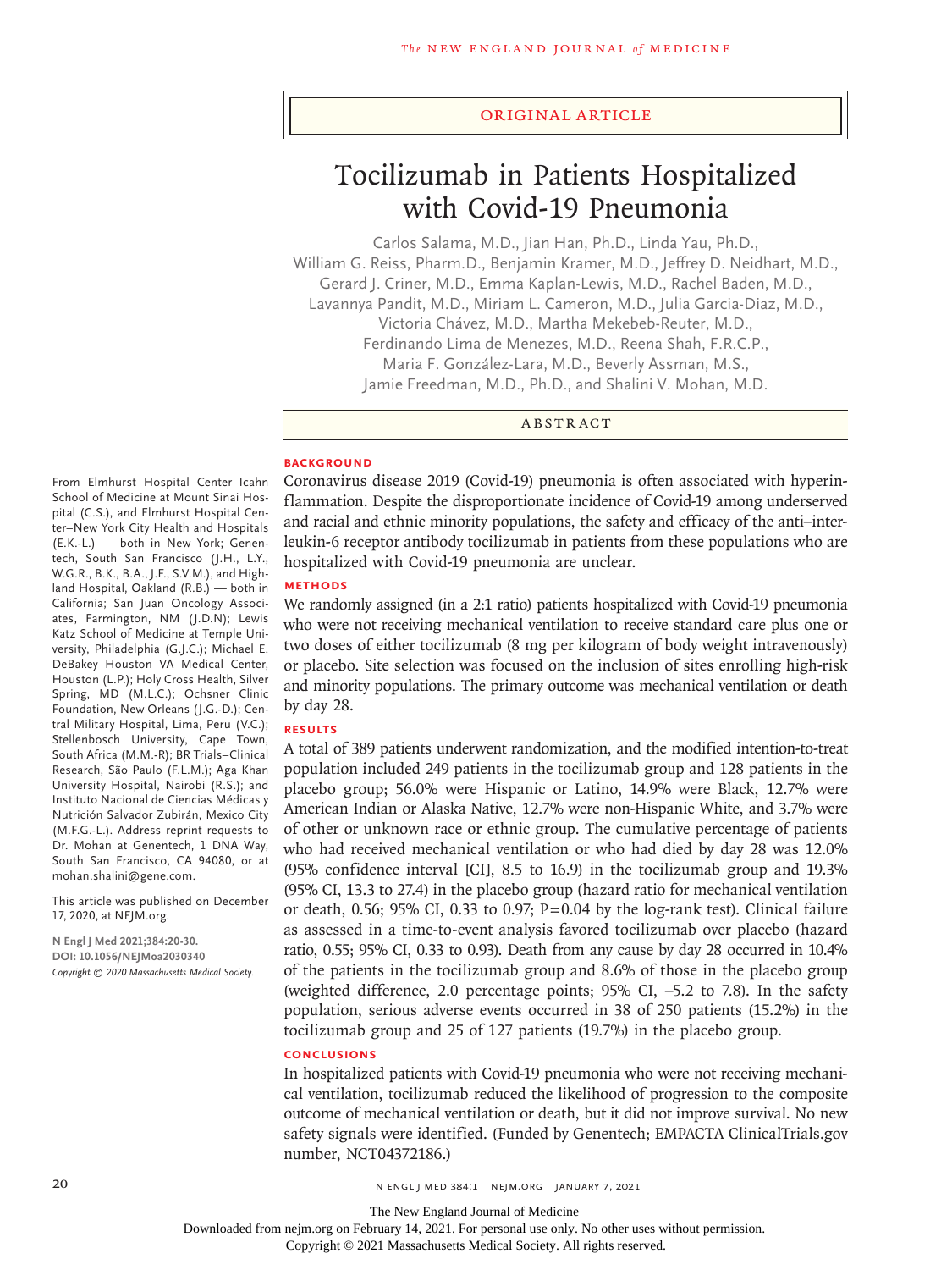CORONAVIRUS DISEASE 2019 (COVID-19)<br>emerged in China in December 2019 and<br>rapidly led to a public health emergency.<sup>1,2</sup><br>In severe and critical cases of Covid-19, which emerged in China in December 2019 and rapidly led to a public health emergency.<sup>1,2</sup> In severe and critical cases of Covid-19, which occur in 14% and 5% of patients, respectively, Covid-19–associated pneumonia can lead to acute respiratory distress syndrome.<sup>3,4</sup> Respiratory failure is among the leading causes of death in patients with Covid-19.5,6

Patients hospitalized with Covid-19 pneumonia often receive invasive mechanical ventilation, and mortality is increased among these patients, especially among those older than 65 years of age.<sup>7,8</sup> The mainstay of treatment for patients with Covid-19 pneumonia is symptomatic and supportive<sup>9</sup>; remdesivir is the only approved treatment in the United States, and dexamethasone is the only therapy that has been shown to reduce mortality thus far.10

Therapies for Covid-19 pneumonia are especially needed for underserved and racial and ethnic minority populations, who are disproportionately affected by the pandemic.11-19 According to the Centers for Disease Control and Prevention Covid-19–Associated Hospitalization Surveillance Network, as of November 30, 2020, the rate ratio for hospitalization for Covid-19 in the United States (i.e., the number of residents in a defined area with a positive severe acute respiratory syndrome coronavirus 2 [SARS-CoV-2] laboratory test who were hospitalized divided by the overall population within that area) was 3.7 times as high among non-Hispanic Black persons, 4.1 times as high among Hispanic or Latino persons, and 4.0 times as high among non-Hispanic American Indian or Alaska Native persons as among non-Hispanic White persons.<sup>12</sup> This is also a global issue; among 17 million patients in England, all the patients from non-White racial and ethnic groups had a higher risk of Covid-19–related death than White patients.13 Greater inclusion of minorities and underserved populations in clinical trials of Covid-19 therapies is needed; these populations are often not a focus of trial recruitment and have been underrepresented in Covid-19 trials.20

Covid-19 may be associated with a dysregulated immune response and hyperinflammation, which can lead to or exacerbate acute respiratory distress syndrome and multiorgan failure.<sup>4,21,22</sup> Higher levels of interleukin-6 have been positively correlated with cases of critical and severe Covid-19, whereas lower levels of interleukin-6

have been correlated with mild disease<sup>23,24</sup>; in addition, elevated levels of interleukin-6 have been found to be predictive of the likelihood of mechanical ventilation.25 Tocilizumab, an anti– interleukin-6 receptor monoclonal antibody, has been approved for the treatment of multiple inflammatory diseases $26,27$  and appeared to improve outcomes in patients with Covid-19 pneumonia in observational studies in the United States and globally.28-30 However, randomized trials of tocilizumab have shown mixed results in patients with varying degrees of Covid-19 disease severity as well as in populations with various background standards of care.<sup>31-34</sup>

In EMPACTA (Evaluating Minority Patients with Actemra), a global, phase 3 clinical trial, we investigated the safety and efficacy of tocilizumab in hospitalized patients with Covid-19 pneumonia who were not receiving mechanical ventilation. The enrollment of patients from high-risk and racial and ethnic minority populations was emphasized.

#### METHODS

#### **Trial Design and Oversight**

We conducted this randomized, double-blind, placebo-controlled, phase 3 trial to evaluate the safety and efficacy of tocilizumab in hospitalized patients with Covid-19 pneumonia who were not receiving mechanical ventilation. Global trial sites enrolling high-risk and minority populations were included to enhance the understanding of the clinical profile of tocilizumab in these patients and to allow access to underserved and minority populations, which are not commonly represented in clinical trials. Details on site selection are provided in the Methods section of the Supplementary Appendix, available with the full text of this article at NEJM.org.

Patients who were 18 years of age or older (with no upper age limit) and who were hospitalized with Covid-19 pneumonia that had been confirmed by a positive polymerase-chain-reaction test and radiographic imaging were eligible for enrollment. Patients had a blood oxygen saturation below 94% while breathing ambient air but were excluded if they were receiving continuous positive airway pressure, bilevel positive airway pressure, or mechanical ventilation. The patients received standard care according to local practice, which could include antiviral treatment, the limited use of systemic glucocorticoids (recommend-

The New England Journal of Medicine

Downloaded from nejm.org on February 14, 2021. For personal use only. No other uses without permission.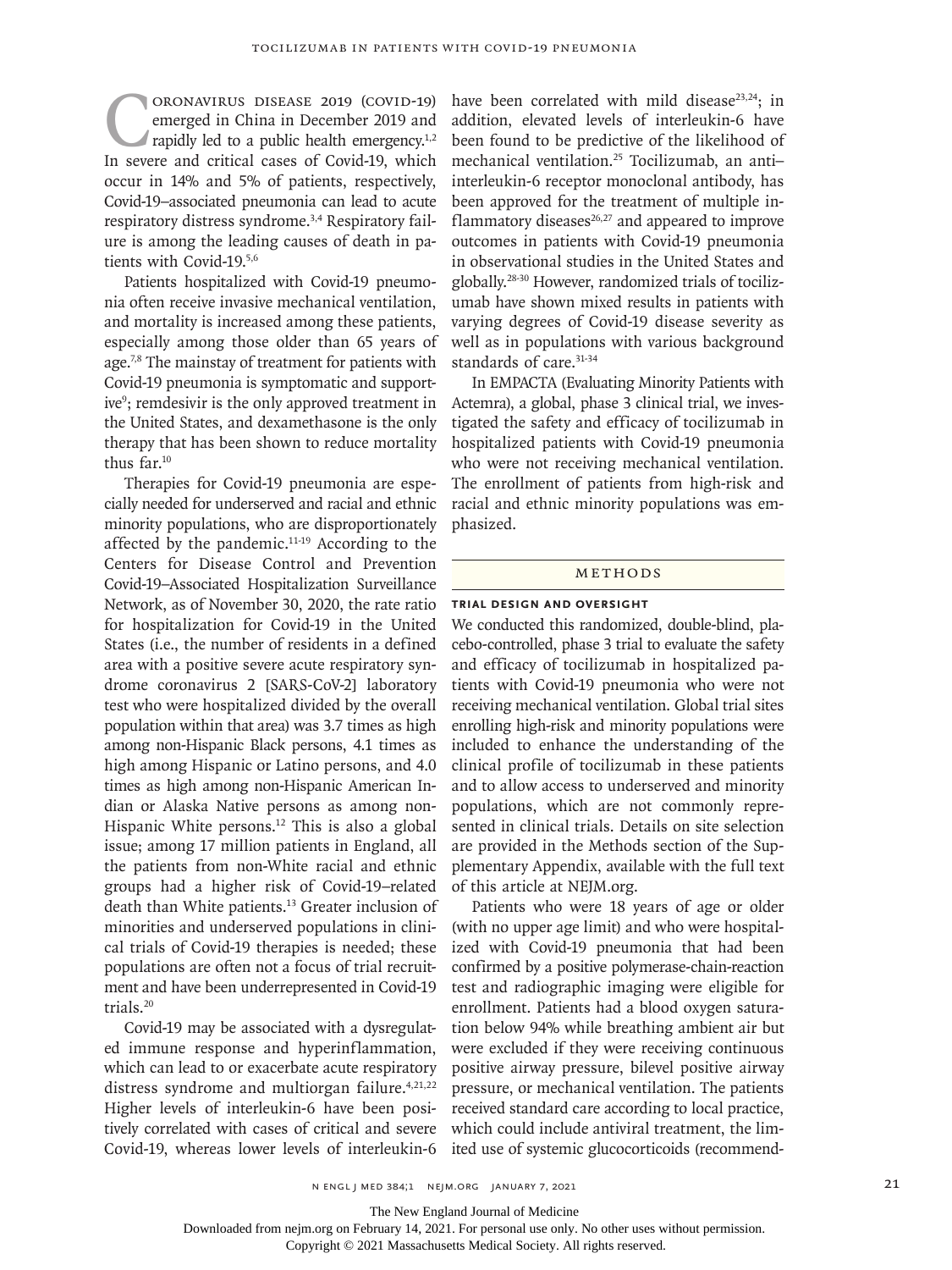ed dose, ≤1 mg per kilogram of body weight of infusion could be administered 8 to 24 hours afmethylprednisolone or equivalent), and supportive care. Patients were excluded if progression of the illness to death was imminent and inevitable within 24 hours, as determined by the treating physician, or if they had active tuberculosis or suspected active bacterial, fungal, or viral infection (other than SARS-CoV-2 infection or wellcontrolled human immunodeficiency virus infection). Patients with coexisting conditions were not excluded unless the investigator determined that the condition would preclude safe participation in the trial.

Each patient or the patient's legally authorized representative provided written or witnessed oral informed consent. The trial was conducted in accordance with the International Conference on Harmonisation E6 guidelines for Good Clinical Practice and the Declaration of Helsinki or local regulations, whichever afforded greater patient protection. This trial was approved by all the trial sites through the central Advarra Institutional Review Board, the Western Institutional Review Board, or a local institutional review board; in addition, the trial was approved at some sites by local ethics committees. Institutional review boards or ethics committees approved the protocol (available at NEJM.org) in each participating country. The sponsor designed the trial, conducted it according to the protocol, collected the data, and performed analyses; a contract research organization paid by the sponsor managed and monitored the trial under the direction and supervision of the sponsor. All the authors vouch for the accuracy and completeness of the data and for the fidelity of the trial to the protocol. All drafts of the manuscript were prepared by the authors with editorial and writing assistance funded by the sponsor.

Using permuted-block randomization and an interactive voice- or Web-response system, we randomly assigned the patients, in a 2:1 ratio, to receive standard care plus one or two doses of either intravenous tocilizumab (8 mg per kilogram of body weight, to a maximum of 800 mg per dose) or placebo. The randomization was stratified according to country (the United States, Mexico, Kenya, South Africa, Peru, or Brazil) and age (≤60 or >60 years). Details of trial blinding are provided in the Supplementary Appendix. If a patient's clinical signs or symptoms worsened or did not improve (i.e., if the patient had a sustained fever or worsening status as assessed with the use of a seven-category ordinal scale), an additional

ter the first one.

Efficacy was evaluated by day 28, and patients were followed for a total of 60 days. Patients who were discharged before day 28 were considered to have completed the trial and were followed weekly up to day 28, with a safety follow-up visit conducted by day 60.

# **Outcome Measures**

The primary efficacy outcome was mechanical ventilation (invasive mechanical ventilation or extracorporeal membrane oxygenation) or death by day 28. In addition to the evaluation of the primary efficacy outcome, the results of the primary efficacy analysis were evaluated according to age, race or ethnic group, geographic region, glucocorticoid use, antiviral use, and the number of doses of tocilizumab or placebo received.

The key secondary efficacy outcomes that were evaluated over the 28-day period were the time to hospital discharge or readiness for discharge as assessed with the use of a seven-category ordinal scale (with categories ranging from 1 to 7 and higher categories indicating a worse condition) (Table S1 in the Supplementary Appendix); the time to at least a two-category improvement in clinical status relative to baseline on the sevencategory ordinal scale (for patients in category 2 at baseline, those with a clinical status of category 1 were considered to have met the threshold); the time to clinical failure (the time to death, mechanical ventilation, admission to an intensive care unit [ICU] [or, in patients who were already in the ICU at trial enrollment, worsening by two categories from baseline on the seven-category ordinal scale], or withdrawal [whichever occurred first]); and death.

The incidence and severity of adverse events were evaluated. These events were determined according to the National Cancer Institute Common Terminology Criteria for Adverse Events, version 5.0.

## **Statistical Analysis**

The modified intention-to-treat population consisted of all patients who underwent randomization and received either tocilizumab or placebo. We estimated that the assignment of 379 patients with 2:1 randomization would provide at least 80% power to detect a between-group difference of 15 percentage points in the primary outcome with the use of a log-rank test, assum-

The New England Journal of Medicine

Downloaded from nejm.org on February 14, 2021. For personal use only. No other uses without permission.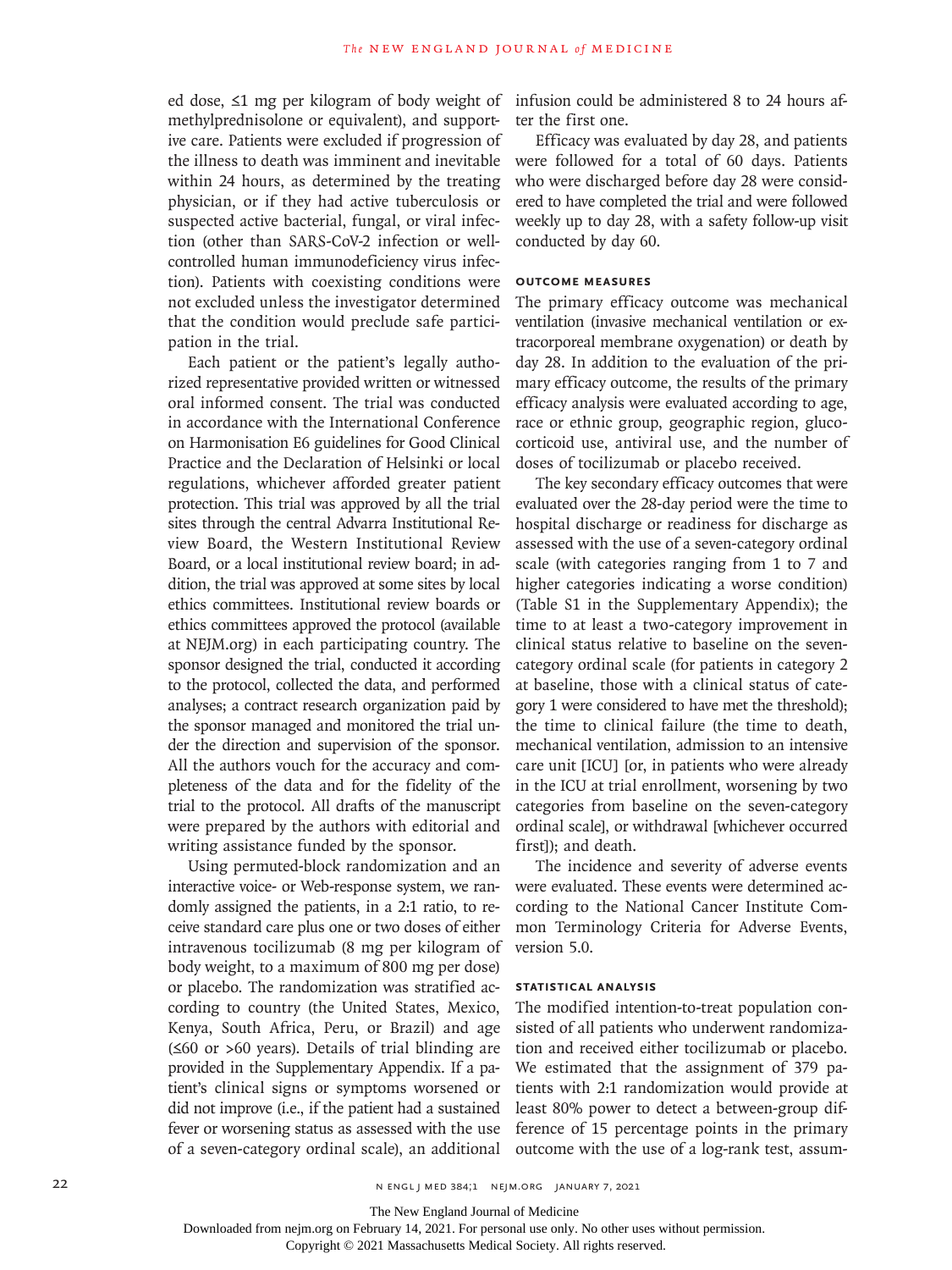ing a cumulative event rate (death or mechanical ventilation) of 25% in the tocilizumab group and 40% in the placebo group. Efficacy analyses were performed in the modified intention-to-treat population, with patients grouped according to treatment assignment. Analyses were stratified according to age group  $(≤60$  or >60 years).

The primary outcome was estimated with the Kaplan–Meier method, and cumulative incidence curves were compared between the two groups with the stratified log-rank test. The stratified Cox proportional-hazards model was used to estimate the hazard ratio (for tocilizumab as compared with placebo) and 95% confidence interval. In this analysis, data on patients who survived and did not receive mechanical ventilation on or before day 28 were censored at the last follow-up date or day 28, whichever occurred first.

The primary and key secondary outcomes were evaluated in a hierarchical manner to control the overall trial-wide type I error rate at the 5% significance level. If the primary outcome reached significance at the two-sided 5% significance level, the key secondary outcomes were tested in the following predefined order: time to hospital discharge or readiness for discharge, time to improvement in clinical status, time to clinical failure, and death.

Time-to-event secondary outcomes were compared between the two groups with the use of the Kaplan–Meier approach. Deaths were censored at day 28 in the analysis of time to hospital discharge or readiness for charge and time to improvement in clinical status. Data on patients who discontinued the trial before hospital discharge or readiness for discharge or before improvement in clinical status were censored on the date of the last ordinal-scale assessment. In the analysis of the time to clinical failure, data on patients who did not have clinical failure on or before day 28 were censored at the last contact date or day 28, whichever occurred first. The Cochran–Mantel–Haenszel test, with adjustment for age, was used to assess the between-group difference in mortality by day 28. The reported 95% confidence intervals were not adjusted for multiplicity and cannot be used to assess effects. Sensitivity analyses of the time to hospital discharge and time to improvement in clinical status, with death treated as a competing risk, were performed. Information regarding source data verification and subgroup analyses is provided in the Supplementary Appendix.

Safety was assessed in all the patients who received either tocilizumab or placebo; patients were grouped according to the actual agent received. An interim safety review was performed by an internal monitoring committee.

#### **RESULTS**

### **Patients**

Overall, 389 patients from six countries underwent randomization; 1 patient underwent randomization in error, and 377 patients received either tocilizumab or placebo (Fig. 1 and Table S2). In the modified intention-to-treat population, 249 patients were assigned to receive tocilizumab plus standard care and 128 were assigned to receive placebo plus standard care; the safety population included 250 and 127 patients, respectively, because 1 patient who was assigned to receive placebo received tocilizumab and 11 patients did not receive tocilizumab or placebo. Information on exposure to tocilizumab or placebo is provided in Table S3. Overall, 225 patients (90.4%) completed the trial in the tocilizumab group and 115 (89.8%) completed the trial in the placebo group; excluding those who died, no patients in the tocilizumab group and 2 patients in the placebo group (1.6%) discontinued the trial before day 28. The median follow-up time was 60 days in both groups.

The baseline demographic and disease characteristics were generally balanced in the two groups (Table 1 and Table S4). In the tocilizumab and placebo groups, 60.2% and 57.0% of the patients were men, respectively, and the mean (±SD) age was 56.0±14.3 years and 55.6±14.9 years, respectively. In the tocilizumab and placebo groups, 143 patients (57.4%) and 68 patients (53.1%), respectively, were Hispanic or Latino, 35 (14.1%) and 21 (16.4%) were Black, and 33 (13.3%) and 15 (11.7%) were American Indian or Alaska Native. In the 7 days before the trial or during the trial, 200 patients in the tocilizumab group (80.3%) and 112 patients in the placebo group (87.5%) received systemic glucocorticoids and 196 (78.7%) and 101 (78.9%), respectively, received antiviral treatment (Table S5); 55.4% and 67.2% of the patients received dexamethasone, and 52.6% and 58.6% received remdesivir (Table S6).

#### **Primary Efficacy Outcome**

The cumulative percentage of patients who had received mechanical ventilation or who had died

The New England Journal of Medicine

Downloaded from nejm.org on February 14, 2021. For personal use only. No other uses without permission.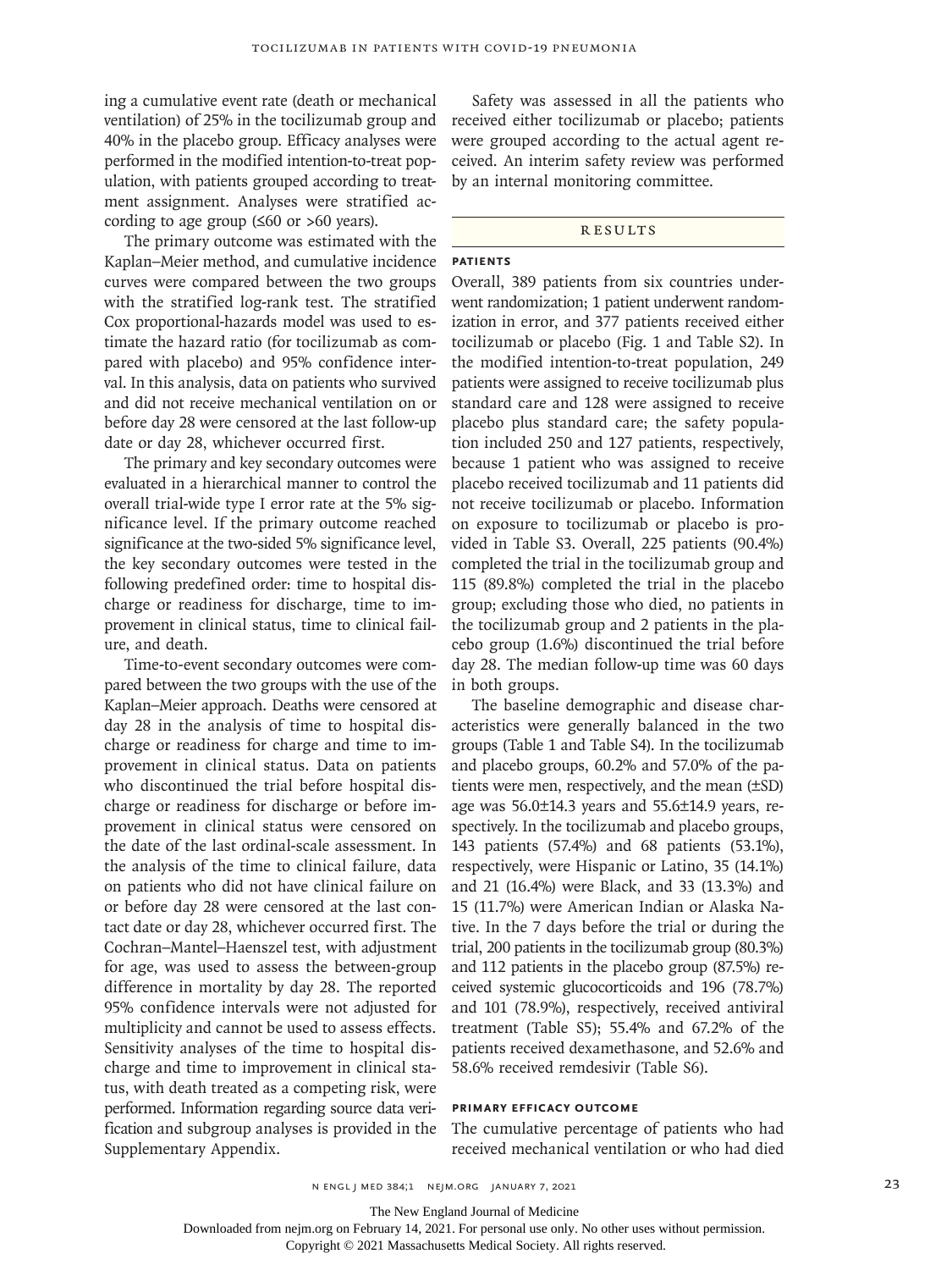

The New England Journal of Medicine

Downloaded from nejm.org on February 14, 2021. For personal use only. No other uses without permission.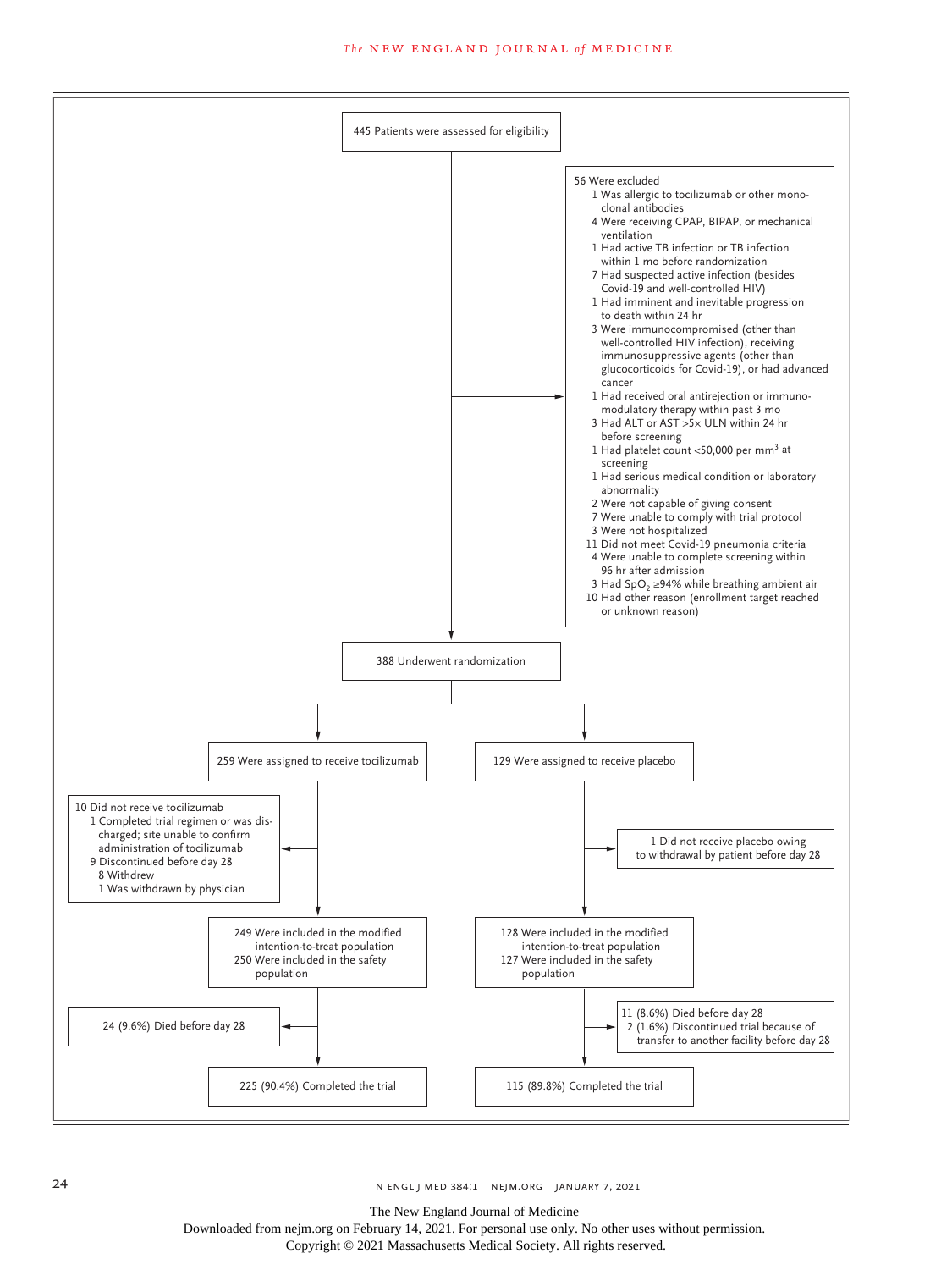#### **Figure 1 (facing page). Enrollment, Randomization, and Follow-up.**

The modified intention-to-treat population included all the patients who underwent randomization and received tocilizumab or placebo. Patients may have been excluded for more than one reason. A total of 389 patients underwent randomization, and 388 patients had data that could be evaluated. (One patient underwent randomization before local institutional review board approval of the trial site. This patient did not receive tocilizumab or placebo, and no further data were collected.) One patient who was randomly assigned to the placebo group received tocilizumab and was included in the tocilizumab group in the safety population. The 2 patients who had another reason for discontinuation of placebo were transferred to other facilities. Patients who completed day 28 of the trial before discharge or were discharged before day 28 were considered to have completed the trial. Percentages shown are for the modified intention-to-treat population. ALT denotes alanine aminotransferase, AST aspartate aminotransferase, BIPAP bilevel positive airway pressure, CPAP continuous positive airway pressure, HIV human immunodeficiency virus,  $SpO<sub>2</sub>$  oxygen saturation as measured by pulse oximetry, TB tuberculosis, and ULN the upper limit of the normal range.

by day 28 was significantly lower in the tocilizumab group (12.0%; 95% confidence interval [CI], 8.5 to 16.9) than in the placebo group (19.3%; 95% CI, 13.3 to 27.4) (hazard ratio, 0.56; 95% CI, 0.33 to 0.97;  $P = 0.04$  by the log-rank test). Results are shown in Table 2 and Figure 2.

### **Secondary Outcomes**

The median time to hospital discharge or readiness for discharge over the 28-day period was 6.0 days (95% CI, 6.0 to 7.0) in the tocilizumab group and 7.5 days (95% CI, 7.0 to 9.0) in the placebo group (hazard ratio, 1.16; 95% CI, 0.91 to 1.48) (Table 2 and Fig. S1). The results were similar when death was treated as a competing risk (hazard ratio, 1.14; 95% CI, 0.92 to 1.42) (Table S7 and Fig. S2). The median time to improvement in clinical status as assessed with the seven-category ordinal scale over the 28-day period was 6.0 days (95% CI, 6.0 to 7.0) with tocilizumab and 7.0 days (95% CI, 6.0 to 9.0) with placebo (hazard ratio, 1.15; 95% CI, 0.90 to 1.48) (Table 2 and Fig. S3). The results were similar when death was treated as a competing risk (hazard ratio, 1.14; 95% CI, 0.92 to 1.41) (Table S8 and Fig. S4). The median time to clinical failure over the 28-day period could not be estimated in either group (hazard ratio, 0.55; 95% CI, 0.33 to 0.93) (Table 2 and Fig. S5). Mortality by day 28 was 10.4% (95% CI, 7.2 to 14.9) in the tocilizumab group and 8.6% (95% CI, 4.9 to 14.7) in the placebo group (weighted difference, 2.0 percentage points; 95% CI, –5.2 to 7.8) (Table 2).

# **Exploratory Outcomes**

The results of the primary efficacy analysis according to race or ethnic group were consistent with the results in the modified intention-to-treat population. The results of additional subgroup analyses are provided in Figure S6.

# **Safety**

The data cutoff date was September 30, 2020. Overall, adverse events through day 60 were reported in 50.8% of 250 patients in the tocilizumab group and 52.8% of 127 patients in the placebo group, and serious adverse events were reported in 15.2% and 19.7%, respectively (Table 3 and Table S9). Death occurred in 29 patients (11.6%) in the tocilizumab group and 15 patients (11.8%) in the placebo group (Table 3 and Table S10); no systematic pattern in deaths that occurred before as compared with after mechanical ventilation was noted (Fig S7). Through day 60, a total of 16 serious infections were observed in 13 patients who received tocilizumab (5.2%) and 11 serious infections were observed in 9 patients who received placebo (7.1%). Through day 28, a total of 8 of 250 patients (3.2%) in the tocilizumab group and 6 of 127 patients (4.7%) in the placebo group had progression of illness to category 6 on the sevencategory ordinal scale.

# Discussion

Our phase 3 trial of tocilizumab in hospitalized patients with Covid-19 pneumonia who were not receiving mechanical ventilation emphasized the enrollment of patients from high-risk and racial and ethnic minority groups. These patients are disproportionately affected by Covid-19 and are often underrepresented in clinical trials.11-20 Overall, more than 25% of the patients were older than 65 years of age, more than 75% had at least one coexisting condition, and more than 80% were in a minority racial or ethnic group.

This trial showed that the likelihood of progression to mechanical ventilation or death by day 28 was significantly lower among patients who received tocilizumab plus standard care than

The New England Journal of Medicine

Downloaded from nejm.org on February 14, 2021. For personal use only. No other uses without permission.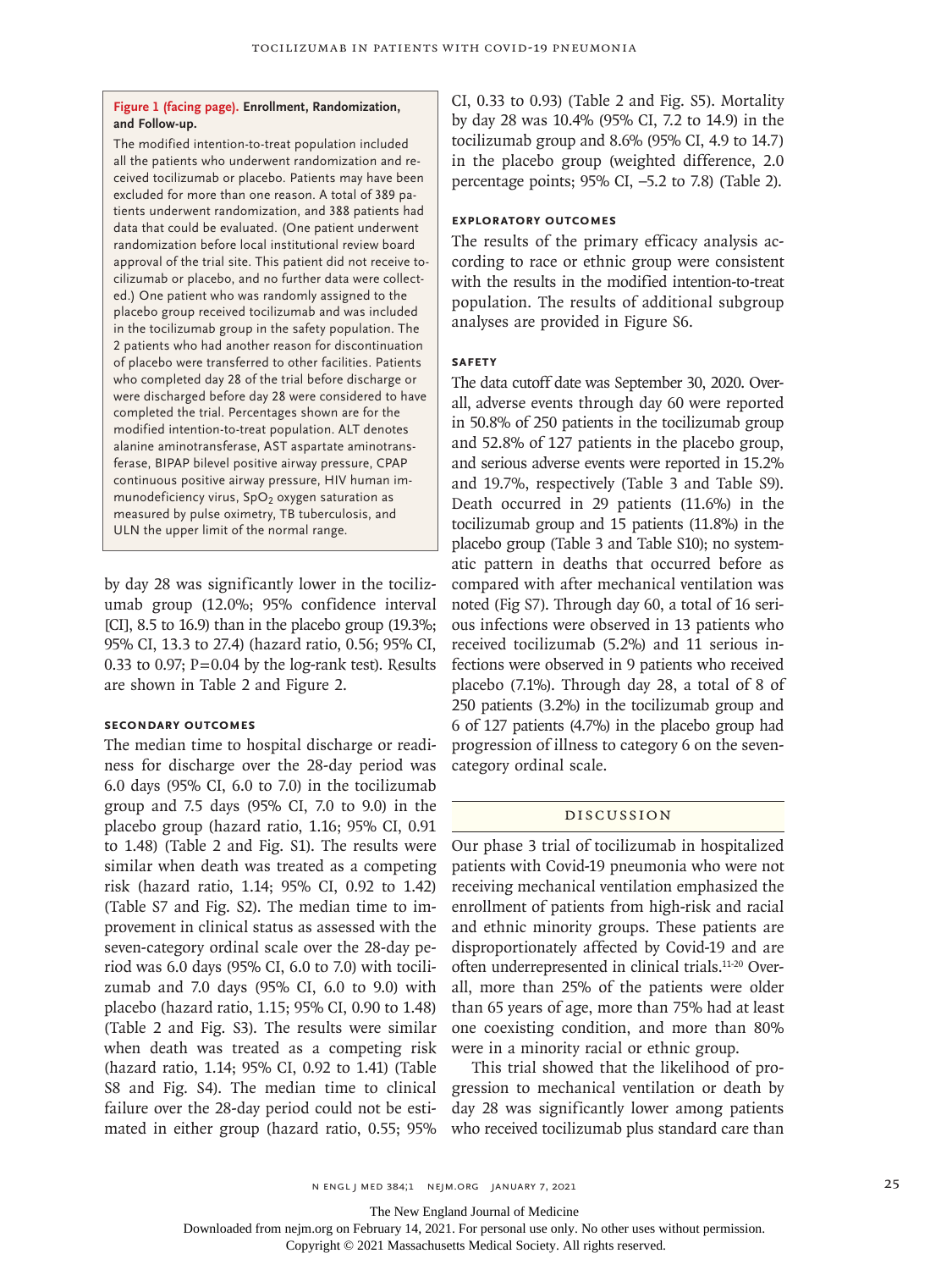| Table 1. Characteristics of the Patients at Baseline in the Modified Intention-to-Treat Population.* |                                 |                                   |                                    |  |  |  |  |
|------------------------------------------------------------------------------------------------------|---------------------------------|-----------------------------------|------------------------------------|--|--|--|--|
| Characteristic                                                                                       | Tocilizumab<br>$(N = 249)$      | Placebo<br>$(N = 128)$            | <b>All Patients</b><br>$(N = 377)$ |  |  |  |  |
| Male sex - no. $(%)$                                                                                 | 150(60.2)                       | 73 (57.0)                         | 223 (59.2)                         |  |  |  |  |
| Age                                                                                                  |                                 |                                   |                                    |  |  |  |  |
| $Mean - yr$                                                                                          | $56.0 \pm 14.3$                 | $55.6 + 14.9$                     | $55.9 + 14.4$                      |  |  |  |  |
| Distribution - no. (%)                                                                               |                                 |                                   |                                    |  |  |  |  |
| $≤60$ yr                                                                                             | 151(60.6)                       | 76 (59.4)                         | 227(60.2)                          |  |  |  |  |
| $>60$ yr                                                                                             | 98 (39.4)                       | 52 (40.6)                         | 150 (39.8)                         |  |  |  |  |
| <b>BMI</b> <sup>*</sup>                                                                              | $32.0 \pm 7.9$                  | $33.1 \pm 7.2$                    | $32.4 \pm 7.6$                     |  |  |  |  |
| Race or ethnic group - no. (%) :                                                                     |                                 |                                   |                                    |  |  |  |  |
| Hispanic or Latino                                                                                   | 143 (57.4)                      | 68 (53.1)                         | 211(56.0)                          |  |  |  |  |
| American Indian or Alaska Native                                                                     | 33(13.3)                        | 15(11.7)                          | 48 (12.7)                          |  |  |  |  |
| <b>Black</b>                                                                                         | 35(14.1)                        | 21(16.4)                          | 56 (14.9)                          |  |  |  |  |
| Non-Hispanic White                                                                                   | 28(11.2)                        | 20(15.6)                          | 48 (12.7)                          |  |  |  |  |
| Unknown or other                                                                                     | 10(4.0)                         | 4(3.1)                            | 14(3.7)                            |  |  |  |  |
| Country group - no. (%)                                                                              |                                 |                                   |                                    |  |  |  |  |
| <b>United States</b>                                                                                 | 201 (80.7)                      | 103(80.5)                         | 304 (80.6)                         |  |  |  |  |
| Mexico, Kenya, South Africa, Peru, and Brazil                                                        | 48 (19.3)                       | 25 (19.5)                         | 73 (19.4)                          |  |  |  |  |
| Category on seven-category ordinal scale for<br>clinical status - no. (%) \                          |                                 |                                   |                                    |  |  |  |  |
| 2                                                                                                    | 24(9.6)                         | 11(8.6)                           | 35(9.3)                            |  |  |  |  |
| $\overline{3}$                                                                                       | 161(64.7)                       | 81(63.3)                          | 242 (64.2)                         |  |  |  |  |
| 4                                                                                                    | 64 (25.7)                       | 36(28.1)                          | 100(26.5)                          |  |  |  |  |
| Median laboratory values (range)                                                                     |                                 |                                   |                                    |  |  |  |  |
| C-reactive protein level - mg/liter                                                                  | 124.50<br>$(2.5 - 2099.0)$      | 143.40<br>$(9.0 - 3776.0)$        | 136.10<br>$(2.5 - 3776.0)$         |  |  |  |  |
| D-Dimer level $-\mu$ g/ml FEU                                                                        | 1.60<br>$(0.2 - 8873.0)$        | 1.21<br>$(0.2 - 10, 384.0)$       | 1.50<br>$(0.2 - 10, 384.0)$        |  |  |  |  |
| Ferritin level - pmol/liter                                                                          | 1401.34<br>$(29.2 - 38, 482.1)$ | 1353.14<br>$(110.1 - 122, 328.9)$ | 1395.39<br>$(29.2 - 122, 328.9)$   |  |  |  |  |

\* Plus–minus values are means ±SD. Percentages may not total 100 because of rounding. FEU denotes fibrinogen equivalent units.

† The body-mass index (BMI) is the weight in kilograms divided by the square of the height in meters.

‡ Race or ethnic group was reported by the patients.

§ Categories on the seven-category ordinal scale range from 1 to 7, with higher categories indicating a worse condition. Category 1 indicates that the patient was discharged (or ready for discharge as evidenced by normal body temperature and respiratory rate, as well as stable oxygen saturation while breathing ambient air or ≤2 liters of supplemental oxygen); 2, hospitalized in a non–intensive care unit (ICU) hospital ward (or ready for a hospital ward) and not receiving supplemental oxygen; 3, hospitalized in a non–ICU hospital ward (or ready for a hospital ward) and receiving supplemental oxygen; 4, hospitalized in an ICU or a non–ICU hospital ward and receiving noninvasive ventilation or high-flow oxygen; 5, hospitalized in an ICU and receiving intubation and mechanical ventilation; 6, hospitalized in an ICU and receiving extracorporeal membrane oxygenation or mechanical ventilation and additional organ support; and 7, died.

among those who received placebo plus standard care. When death from any cause alone was evaluated as a secondary outcome, no benefit with respect to mortality was observed. One hypothesis is that patients who had progression to mechanical ventilation after receiving tocilizumab may way to address this question further. The medi-

compose a subgroup of patients with more se-an time to hospital discharge up to day 28 was vere disease and therefore a higher risk of death; this hypothesis is supported by the fact that a larger percentage of patients in the placebo group than in the tocilizumab group died without receiving mechanical ventilation. Studies are under

26 n engl j med 384;1 nejm.org January 7, 2021

The New England Journal of Medicine

Downloaded from nejm.org on February 14, 2021. For personal use only. No other uses without permission.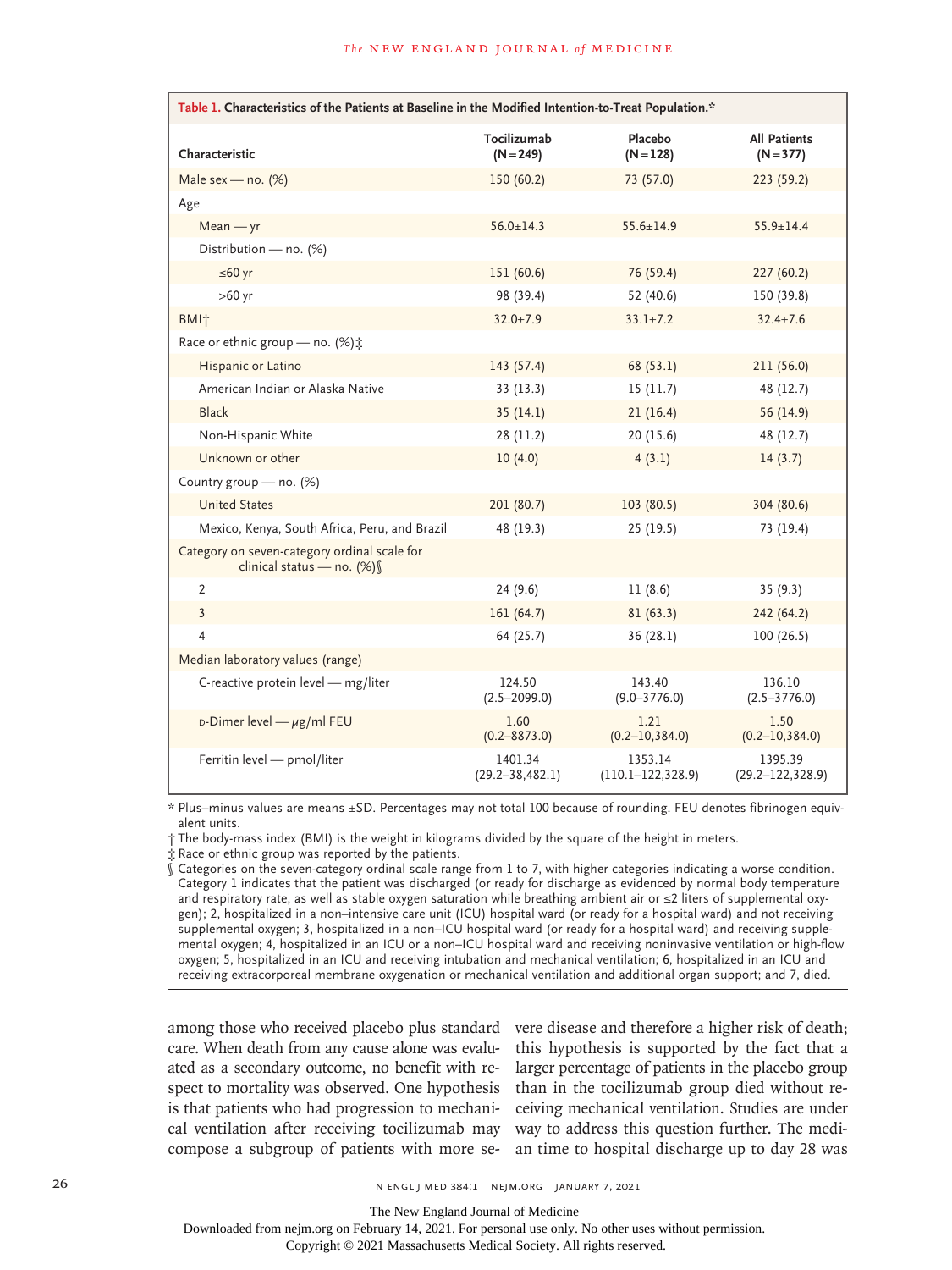| Table 2. Primary and Key Secondary Efficacy Outcomes by Day 28 in the Modified Intention-to-Treat Population.* |                               |                        |                                 |                                        |          |  |  |  |
|----------------------------------------------------------------------------------------------------------------|-------------------------------|------------------------|---------------------------------|----------------------------------------|----------|--|--|--|
| Outcome                                                                                                        | Tocilizumab<br>$(N = 249)$    | Placebo<br>$(N = 128)$ | <b>Hazard Ratio</b><br>(95% CI) | <b>Weighted Difference</b><br>(95% CI) | P Value; |  |  |  |
| Primary outcome: mechanical ventilation<br>or death - % (95% CI) :                                             | 12.0 $(8.5 \text{ to } 16.9)$ | 19.3 (13.3 to 27.4)    | $0.56$ (0.33 to 0.97)           | <b>NA</b>                              | 0.04     |  |  |  |
| Secondary outcomes                                                                                             |                               |                        |                                 |                                        |          |  |  |  |
| Median time to hospital discharge or<br>readiness for discharge (95% CI)<br>$-\frac{days}{1}$                  | 6.0 (6.0 to 7.0)              | 7.5 (7.0 to 9.0)       | 1.16 $(0.91 \text{ to } 1.48)$  | <b>NA</b>                              |          |  |  |  |
| Median time to improvement in<br>clinical status (95% CI) — days                                               | 6.0 (6.0 to 7.0)              | 7.0 (6.0 to 9.0)       | 1.15 (0.90 to 1.48)             | <b>NA</b>                              |          |  |  |  |
| Median time to clinical failure<br>$(95\%$ CI) — days                                                          | NE.                           | <b>NE</b>              | $0.55$ (0.33 to 0.93)           | <b>NA</b>                              |          |  |  |  |
| Death — no. $(% [95% CI])$                                                                                     | 26 (10.4 [7.2 to 14.9])       | 11 (8.6 [4.9 to 14.7]) | <b>NA</b>                       | 2.0 (-5.2 to 7.8) **                   |          |  |  |  |

\* NA denotes not applicable, and NE could not be estimated.

† The P value was calculated with the log-rank test. Significance testing was performed hierarchically to control the trial-wide type I error rate at a 5% significance level.

‡ The cumulative percentages of patients were estimated with the Kaplan–Meier method and compared with the use of the stratified logrank test with age group (≤60 or >60 years) as a stratification factor. The stratified Cox proportional-hazards model with age group (≤60 or >60 years) as a stratification factor was used to estimate the hazard ratio and 95% confidence interval.

The median time to a secondary outcome event was estimated with the Kaplan–Meier approach.

¶ Improvement in clinical status was determined with the use of the seven-category ordinal scale.

The Wilson method was used to estimate the 95% confidence interval for the observed proportion. The Cochran–Mantel–Haenszel weighting approach with age group (≤60 years or >60 years) as the stratification factor was used to calculate the weighted difference in percentages. The Newcombe method was used to estimate the 95% confidence interval for the weighted difference. Deaths by day 28 included all deaths reported from ordinal-scale scoring, adverse events reporting, and public death records during the hospital stay and after hospital discharge. \*\* The weighted difference is expressed as percentage points.

1.5 days shorter in the tocilizumab group than in the placebo group, but there was an overlapping range.

Health care disparities among patients with Covid-19 are a critical issue because studies continue to show that racial and ethnic minority populations are disproportionately affected by the Covid-19 pandemic.<sup>11-19</sup> The role of race and ethnic group in the clinical course of Covid-19 is complex and not fully understood; social determinants of health, socioeconomic factors, and historical and structural inequities may play a role but do not completely explain the observations, and further research is needed. $14,16,19,35$  To directly address the discrepancy between the overrepresentation of racial and ethnic minorities with Covid-19 disease and the underrepresentation of these minorities in Covid-19 trials,<sup>20</sup> we gave priority to sites that provided care to underserved and minority populations while we continued to enroll all eligible patients. As a result, 84% of the patients in the trial were Hispanic or Latino, Black, or American Indian or Alaska Native. Although the analysis was exploratory, the primary efficacy outcomes assessed according to race or ethnic group were consistent with the outcomes in the overall patient population.

Prevention of progression to mechanical ventilation, which may greatly alter patient outcomes and the availability of health care resources, is critical for potential therapies for Covid-19. In an observational study involving 10,021 patients who were hospitalized with Covid-19, 17% received mechanical ventilation and in-hospital mortality was higher among these patients than among those who did not receive mechanical ventilation  $(53\% \text{ vs. } 16\%).$ <sup>8</sup> In addition to clinical decision making, a key factor that determines whether patients will receive mechanical ventilation is resource availability. The critical shortage of ventilators that has occurred globally during the pandemic has underscored the need for therapies that conserve this limited resource<sup>36</sup>; this is a particular concern in Africa.37 Decreasing the proportion of patients who receive mechanical ventilation could help to reduce the burden on critical care services, reduce direct health care costs, and ensure the availability of ventilators for the most critically ill patients.38

The efficacy of tocilizumab in patients with Covid-19 has been examined in other randomized trials. The randomized, placebo-controlled COVACTA31 and Boston Area COVID-19 Consortium (BACC) Bay Tocilizumab<sup>34</sup> trials included pa-

The New England Journal of Medicine

Downloaded from nejm.org on February 14, 2021. For personal use only. No other uses without permission.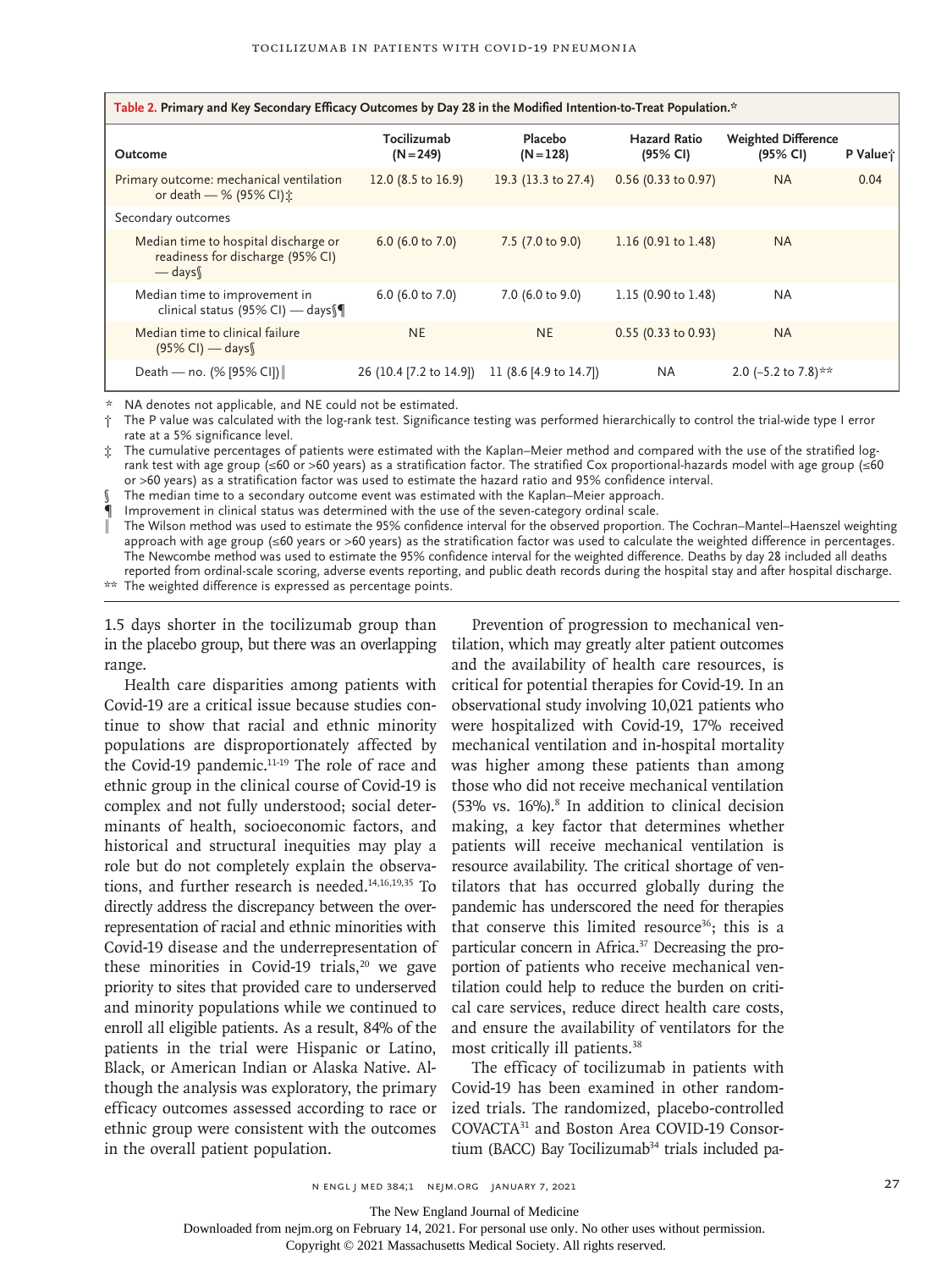

with the use of the stratified log-rank test. The stratified Cox proportional-hazards model was used to estimate the hazard ratio and 95% confidence interval. Data on patients who did not receive mechanical ventilation or who died

tients with a different disease severity at baseline than that in the EMPACTA trial. The COVACTA trial included patients with disease that ranged from moderate hypoxia to invasive mechanical ventilation at baseline, whereas the EMPACTA trial enrolled patients who were not receiving mechanical ventilation at baseline and were at an earlier disease stage.31 The BACC Bay Tocilizumab Trial also included patients who were not receiving mechanical ventilation at baseline; however, 96% of the patients had baseline categories of 2 or 3 on the seven-category ordinal scale, whereas in the EMPACTA trial, 26.5% of the patients had a baseline category of 4 on this scale.<sup>34</sup>

As compared with patients in the COVACTA, BACC Bay Tocilizumab, RCT-TCZ-COVID-19, and CORIMUNO-TOCI-1 trials,31-34 more than 50% of the patients in the EMPACTA trial received concomitant glucocorticoid or antiviral agents; these agents have become the mainstay of standard care for patients with Covid-19.<sup>39</sup> Although these treatments were not used uniformly and patients may not have received a full treatment course, our results reflect the most up-to-date standard of care, especially considering the approval of remdesivir in the United States. Glucocorticoid and antiviral use was generally balanced in the two

benefit of tocilizumab with respect to a lower incidence of progression to mechanical ventilation. In the COVACTA trial, the median time to hospital discharge was 20 days in the tocilizumab group and 28 days in the placebo group, whereas in the EMPACTA trial, the median time was 6.0 and 7.5 days, respectively.31 Patients had more severe illness or had different coexisting conditions at baseline in the COVACTA trial than in the EMPACTA trial, different proportions of patients received concomitant therapy in the two trials, and standards of care have improved since the COVACTA trial.

The criteria for one of two efficacy outcomes — survival without invasive or noninvasive mechanical ventilation by day 14 — were met in the CORIMUNO-TOCI-1 trial, but mortality at day 28 was not different between the tocilizumab and placebo groups.33 The COVACTA, BACC Bay Tocilizumab, and RCT-TCZ-COVID-19 trials did not meet the criteria for their efficacy outcomes, and tocilizumab was not associated with a mortality benefit at day 28 in either the COVACTA trial or the BACC Bay Tocilizumab trial.<sup>31,32,34</sup> Our trial also did not show a significant between-group difference in mortality.

groups, and our trial showed the added clinical who are most likely to benefit from tocilizumab The results of our trial suggest that patients

The New England Journal of Medicine

Downloaded from nejm.org on February 14, 2021. For personal use only. No other uses without permission.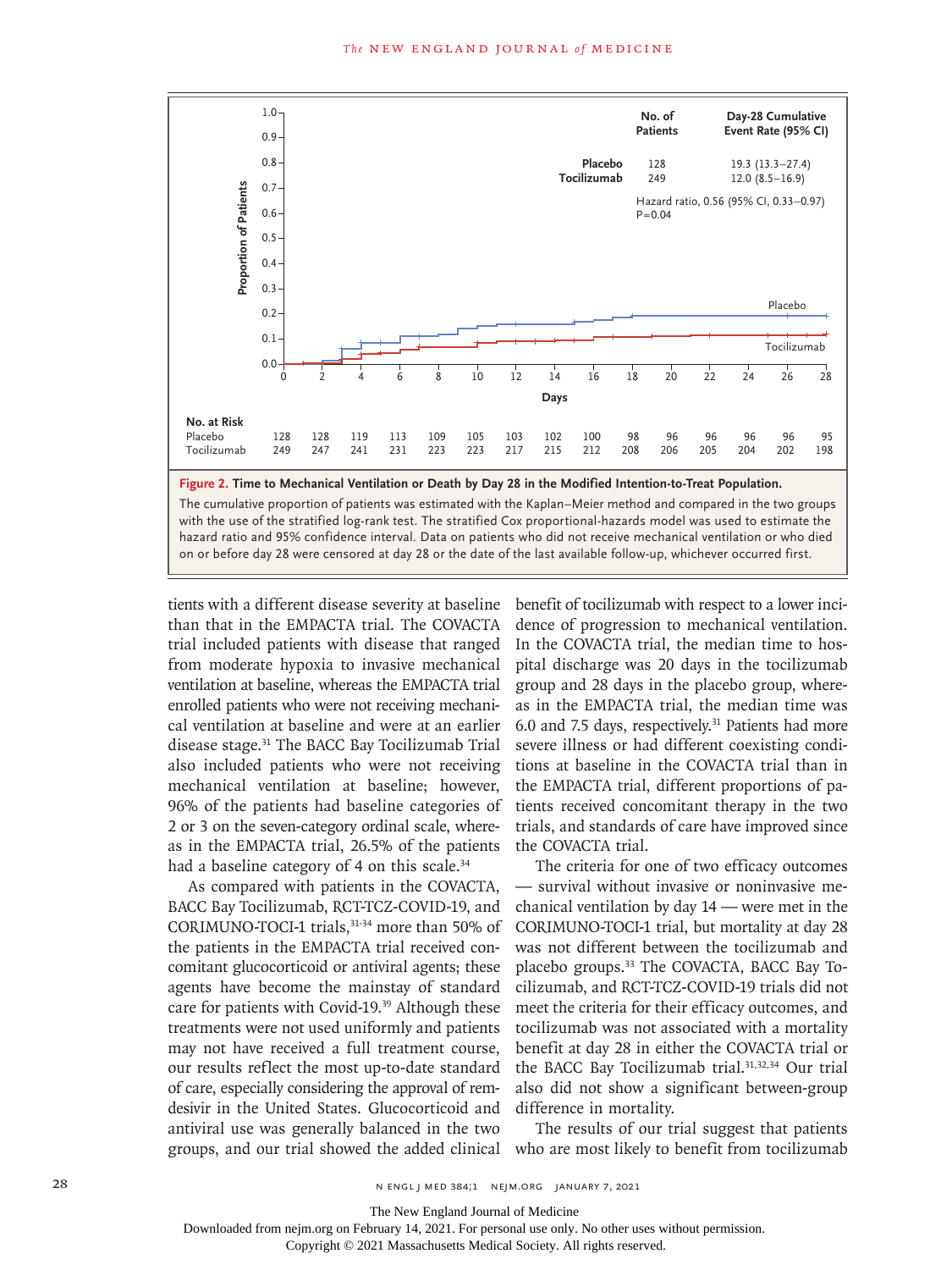| Table 3. Adverse Events through Day 60 in the Safety Population.*                    |                            |                        |                                    |  |  |  |  |
|--------------------------------------------------------------------------------------|----------------------------|------------------------|------------------------------------|--|--|--|--|
| Variable                                                                             | Tocilizumab<br>$(N = 250)$ | Placebo<br>$(N = 127)$ | <b>All Patients</b><br>$(N = 377)$ |  |  |  |  |
| Total adverse events - no.                                                           | 357                        | 187                    | 544                                |  |  |  |  |
| Patients with $\geq 1$ adverse event — no. (%)                                       | 127 (50.8)                 | 67 (52.8)              | 194 (51.5)                         |  |  |  |  |
| Total deaths - no. (%)                                                               | 29(11.6)                   | 15(11.8)               | 44 (11.7)                          |  |  |  |  |
| Withdrawal from trial because of adverse event - no. (%)                             | 0                          | 0                      | 0                                  |  |  |  |  |
| Patients with $\geq 1$ adverse event — no. (%)                                       |                            |                        |                                    |  |  |  |  |
| Event with fatal outcome                                                             | 28 (11.2)                  | 13(10.2)               | 41 (10.9)                          |  |  |  |  |
| Serious event                                                                        | 38 (15.2)                  | 25(19.7)               | 63(16.7)                           |  |  |  |  |
| Event leading to withdrawal from trial, excluding serious events leading<br>to death | $\Omega$                   | $\mathbf{0}$           | $\Omega$                           |  |  |  |  |
| Event leading to dose modification or interruption                                   | $\mathbf{0}$               | $\mathbf{0}$           | $\mathbf{0}$                       |  |  |  |  |
| Event related to tocilizumab or placebo, as determined by the investigator           | 3(1.2)                     | 0                      | 3(0.8)                             |  |  |  |  |
| Event leading to withdrawal from trial, excluding events leading to death            | $\mathbf{0}$               | $\Omega$               | $\mathbf{0}$                       |  |  |  |  |
| Event leading to dose modification or interruption                                   | 1(0.4)                     | $\mathbf{0}$           | 1(0.3)                             |  |  |  |  |
| Event related to tocilizumab or placebo, as determined by the investigator           | 32(12.8)                   | 5(3.9)                 | 37(9.8)                            |  |  |  |  |
| Event leading to discontinuation of trial regimen                                    | $\Omega$                   | 0                      | 0                                  |  |  |  |  |
| Event leading to dose modification or interruption                                   | $\Omega$                   | $\Omega$               | $\mathbf{0}$                       |  |  |  |  |
| Grade 3 to 5 event, at greatest intensity                                            | 46 (18.4)                  | 31(24.4)               | 77 (20.4)                          |  |  |  |  |
| Infection                                                                            | 25(10.0)                   | 16(12.6)               | 41 (10.9)                          |  |  |  |  |
| Serious infection                                                                    | 13(5.2)                    | 9(7.1)                 | 22(5.8)                            |  |  |  |  |
| Total no. of events                                                                  | 16                         | 11                     | 27                                 |  |  |  |  |
| Events with incidence of >1% in either group $-$ no. (%)                             |                            |                        |                                    |  |  |  |  |
| Septic shock                                                                         | 5(2.0)                     | 3(2.4)                 | 8(2.1)                             |  |  |  |  |
| Covid-19 pneumonia                                                                   | 2(0.8)                     | 3(2.4)                 | 5(1.3)                             |  |  |  |  |
| Pneumonia, not otherwise specified                                                   | $\mathbf 0$                | 3(2.4)                 | 3(0.8)                             |  |  |  |  |
| Bacterial pneumonia                                                                  | $\Omega$                   | 2(1.6)                 | 2(0.5)                             |  |  |  |  |

\* The incidence and severity of adverse events was determined according to the National Cancer Institute Common Terminology Criteria for Adverse Events, version 5.0.

have moderate or severe disease (i.e., they have tients with Covid-19 pneumonia who were not hypoxia but are not yet receiving mechanical ventilation) and that tocilizumab may add to the potential benefit of antiviral treatment and glucocorticoids. In this trial, 55.4% of the patients in the tocilizumab group and 67.2% of those in the placebo group received concomitant dexamethasone, and a greater benefit was observed with tocilizumab than with placebo with respect to the primary outcome. Ongoing trials are under way to provide clarity on the patient subgroups that are most likely to benefit from specific immunomodulatory therapies.

Our trial showed that tocilizumab plus standard care was more efficacious than placebo plus standard care in reducing the likelihood of the composite outcome of progression to mechanical ventilation or death among hospitalized pa-

receiving mechanical ventilation; however, there was no difference in the incidence of death from any cause. This reduction in risk was observed in a group of patients that included underserved populations that are often underrepresented in clinical research. The results of the primary analysis according to race or ethnic group were consistent with the results in the modified intentionto-treat population.

Supported by Genentech.

Disclosure forms provided by the authors are available with the full text of this article at NEJM.org.

A data sharing statement provided by the authors is available with the full text of this article at NEJM.org.

We thank the patients who participated in this trial, the clinical site investigators, and Claire Stedden, Ph.D., and Nicola Gillespie, D.V.M., of Health Interactions for medical writing assistance with an earlier version of the manuscript.

n engl j med 384;1 nejm.org January 7, 2021 29

The New England Journal of Medicine

Downloaded from nejm.org on February 14, 2021. For personal use only. No other uses without permission.